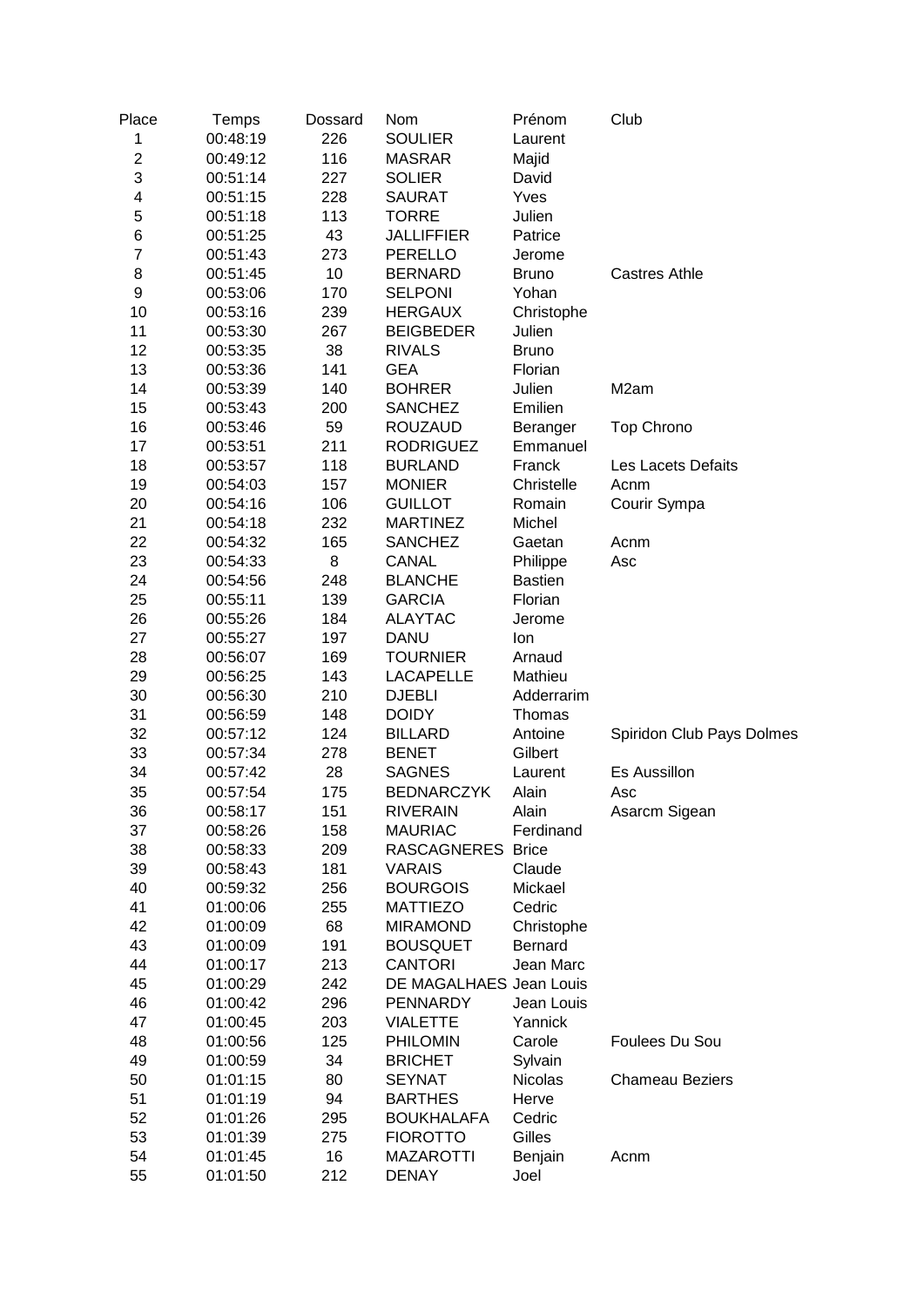| 56  | 01:01:57 | 220 | <b>ABRIAL</b>     | Francis        |                                  |
|-----|----------|-----|-------------------|----------------|----------------------------------|
| 57  | 01:02:09 | 67  | <b>PARRA</b>      | Elia           |                                  |
| 58  | 01:02:20 | 222 | RAU               | Wilfrid        |                                  |
| 59  | 01:02:27 | 230 | <b>LABATUT</b>    | Olivier        |                                  |
| 60  | 01:02:34 | 26  | <b>LONG</b>       | Marie          | <b>Es Aussillon</b>              |
| 61  | 01:02:38 | 62  | <b>SILOBRE</b>    | Jeremy         |                                  |
| 62  | 01:02:43 | 260 | <b>PEREZ</b>      | Vincent        |                                  |
| 63  | 01:03:21 | 132 | <b>CHABBERT</b>   | Laurent        |                                  |
| 64  | 01:03:22 | 131 | <b>RICHARD</b>    | Antoine        |                                  |
| 65  | 01:03:26 | 299 | <b>COURTIN</b>    | Sandra         |                                  |
| 66  | 01:04:04 | 247 | <b>TRANCHAND</b>  | Frederic       |                                  |
| 67  | 01:04:22 | 18  | <b>MAZAROTTI</b>  | Jean Louis     | Acnm                             |
| 68  |          | 114 | <b>MAS</b>        |                |                                  |
|     | 01:04:23 |     |                   | Christophe     | Tamontady                        |
| 69  | 01:04:24 | 263 | <b>COUSTAL</b>    | Marcel         |                                  |
| 70  | 01:04:25 | 147 | <b>SELLES</b>     | Guy            |                                  |
| 71  | 01:04:26 | 293 | <b>CHOUVALOFF</b> | Franck         |                                  |
| 72  | 01:04:27 | 83  | <b>REYBAUD</b>    | <b>Nicolas</b> | Asc                              |
| 73  | 01:04:28 | 95  | <b>DALL AGNOL</b> | Jerome         |                                  |
| 74  | 01:04:33 | 63  | <b>ASCENCIO</b>   | Pascal         | <b>Asec Caux Sauzens</b>         |
| 75  | 01:04:39 | 104 | <b>ROBERT</b>     | Wilfrid        |                                  |
| 76  | 01:04:52 | 36  | <b>DUPUY</b>      |                | <b>Emmmanuelle Castres Athle</b> |
| 77  | 01:04:54 | 65  | <b>BIRINGER</b>   | Maxime         |                                  |
| 78  | 01:04:56 | 88  | <b>SIRVEN</b>     | Philippe       |                                  |
| 79  | 01:04:58 | 194 | <b>BONNIN</b>     | Michel         |                                  |
| 80  | 01:04:59 | 190 | <b>CHICO</b>      | Vincent        |                                  |
| 81  | 01:05:00 | 312 | <b>BLOT</b>       | David          |                                  |
| 82  | 01:05:29 | 186 | <b>LOT</b>        | Patrick        |                                  |
| 83  | 01:05:45 | 30  | <b>BONNAFOUS</b>  | <b>Nicolas</b> |                                  |
| 84  | 01:05:55 | 238 | <b>TRINCAZ</b>    | Carine         |                                  |
| 85  | 01:06:09 | 180 | <b>MUCCHIUTTI</b> | Jonah          |                                  |
| 86  | 01:06:11 | 233 | <b>ISALT</b>      | Philippenl     |                                  |
| 87  | 01:06:18 | 257 | <b>TIQUET</b>     | Cedric         |                                  |
| 88  | 01:06:25 | 231 | <b>BORIOS</b>     | Laurent        |                                  |
| 89  | 01:06:28 | 284 | <b>MIRAOUI</b>    | Raphael        |                                  |
| 90  | 01:06:54 | 112 | <b>EVENAT</b>     | Isabelle       | Athle11                          |
| 91  | 01:06:55 | 41  | <b>COMBES</b>     | Claude         |                                  |
| 92  | 01:07:04 | 3   | <b>WATSON</b>     | lan            |                                  |
| 93  | 01:07:05 | 9   | <b>AUGER</b>      | Damien         | Acnm                             |
| 94  | 01:07:19 | 78  | <b>JEANSON</b>    | Franck         |                                  |
| 95  | 01:07:32 | 303 | <b>MARTINEZ</b>   | Michel         |                                  |
| 96  | 01:07:33 | 179 | <b>EYCHENNE</b>   | Jean Pierre    |                                  |
| 97  | 01:08:03 | 188 | <b>GAVIGNAUD</b>  | Dimitri        |                                  |
|     |          |     |                   |                | <b>Groles Trotteurs</b>          |
| 98  | 01:08:04 | 166 | <b>DELBASSO</b>   | <b>Benoit</b>  |                                  |
| 99  | 01:08:09 | 265 | <b>VIAULT</b>     | Loic           |                                  |
| 100 | 01:08:11 | 198 | <b>BOLOGNESI</b>  | <b>Bruno</b>   |                                  |
| 101 | 01:08:19 | 280 | PEREZ             | Cosme          |                                  |
| 102 | 01:08:24 | 35  | <b>DUPUY</b>      | Benoit         | <b>Castres Athle</b>             |
| 103 | 01:08:24 | 130 | <b>RODRIGUES</b>  | Mickael        |                                  |
| 104 | 01:08:27 | 32  | <b>GARCIA</b>     | Julie          |                                  |
| 105 | 01:08:34 | 89  | <b>GARCIA</b>     | Daniel         |                                  |
| 106 | 01:08:57 | 91  | <b>PALMA</b>      | <b>Thierry</b> |                                  |
| 107 | 01:09:02 | 208 | <b>MATHIEU</b>    | Cedric         |                                  |
| 108 | 01:09:26 | 251 | <b>MONTECH</b>    | Jean Francois  |                                  |
| 109 | 01:09:27 | 214 | <b>RUONO</b>      | Christophe     |                                  |
| 110 | 01:09:28 | 195 | <b>RABAUD</b>     | Alain          |                                  |
| 111 | 01:09:29 | 243 | <b>BERTRAND</b>   | Marie Helene   |                                  |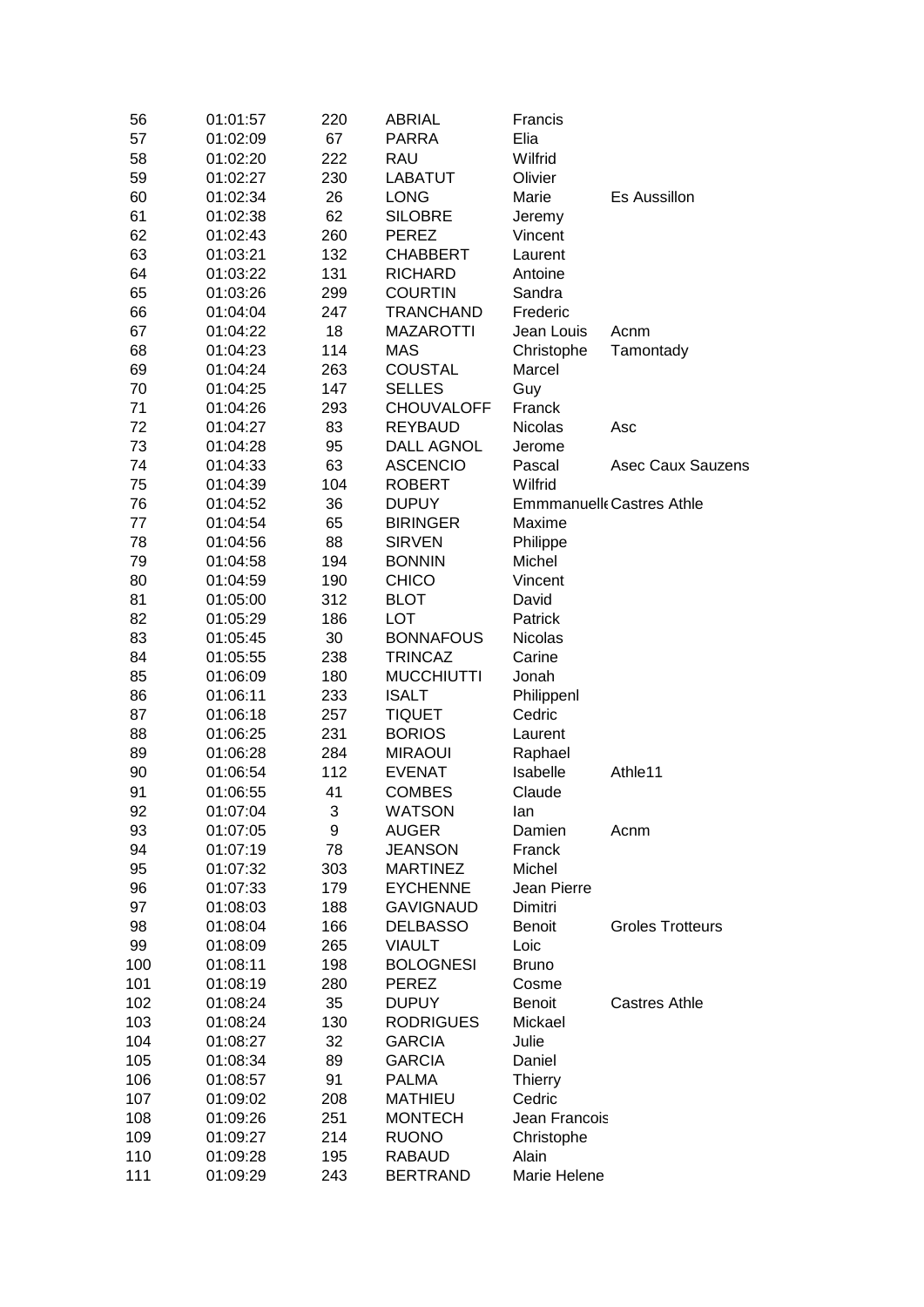| 112        | 01:09:43             | 236        | CAROL                      | Guy             |                             |
|------------|----------------------|------------|----------------------------|-----------------|-----------------------------|
| 113        | 01:09:46             | 289        | <b>MALAVIALLE</b>          | Philippe        |                             |
| 114        | 01:09:53             | 234        | <b>BREIL</b>               | Jeremy          |                             |
| 115        | 01:09:58             | 69         | RAYNAUD                    | Valerie         |                             |
| 116        | 01:10:09             | 204        | <b>CONTU</b>               | Remy            |                             |
| 117        | 01:10:14             | 85         | <b>NOVA</b>                | Sebastien       |                             |
| 118        | 01:10:17             | 215        | <b>BOUISSET</b>            | Patrick         |                             |
| 119        | 01:10:33             | 156        | <b>BONNAFOUS</b>           | Aurelie         |                             |
| 120        | 01:10:34             | 304        | <b>CHAMLALI</b>            | Marie Dominio   |                             |
| 121        | 01:10:38             | 279        | <b>MAURI</b>               | Corinne         |                             |
| 122        | 01:10:44             | 199        | <b>FERNADES</b>            | Jose            |                             |
| 123        | 01:10:51             | 285        | <b>CARRERAS</b>            | Jean Michel     |                             |
| 124        | 01:10:56             | 110        | <b>IMAMOUINE</b>           | Laura           | Athle <sub>11</sub>         |
| 125        | 01:11:02             | 155        | <b>BONNAFOUS</b>           | Jeremy          |                             |
| 126        | 01:11:07             | 192        | <b>LOUIS</b>               | Roger           |                             |
| 127        | 01:11:13             | 122        | <b>HOUSSIER</b>            | Christophe      | Moussanots                  |
| 128        | 01:11:22             | 269        | <b>HERNANDEZ</b>           | Sylvie          |                             |
| 129        | 01:11:24             | 76         | <b>COMBES</b>              | Julien          |                             |
| 130        | 01:11:28             | 241        | <b>ARRIGHI</b>             | Veronique       |                             |
| 131        | 01:11:30             | 133        | <b>DAVID</b>               | Christian       | Ca Balma                    |
| 132        | 01:11:34             | 271        | <b>SEJALON</b>             | Patrick         |                             |
| 133        | 01:11:35             | 20         | <b>PAREDES</b>             | William         |                             |
| 134        | 01:11:37             | 264        | <b>BILLAUD</b>             | Francois        |                             |
| 135        | 01:11:42             | 31         | <b>GUENERET</b>            | Vincent         |                             |
| 136        | 01:11:45             | 244        | DE VIDI                    | Benjamin        |                             |
| 137        | 01:11:49             | 277        | <b>CABOCEL</b>             | Arnaud          |                             |
| 138        | 01:11:50             | 164        | <b>SYLLA</b>               | Cheick          |                             |
| 139        | 01:12:13             | 123        | <b>MERSEL</b>              | Tahar           | Moussanots                  |
|            |                      |            |                            |                 |                             |
|            |                      |            |                            |                 |                             |
| 140        | 01:12:27             | 160        | <b>LOVY</b>                | Julien          |                             |
| 141        | 01:12:52             | 74         | <b>ASSIE</b>               | Christine       | <b>Triatlon Carcassonne</b> |
| 142        | 01:12:54             |            | <b>NON IDENTIFIE</b>       |                 |                             |
| 143        | 01:13:11             | 281        | <b>BEGON</b>               | Veronique       |                             |
| 144        | 01:13:22             | 24         | <b>MOREAU</b>              | David           |                             |
| 145        | 01:13:23             | 223        | <b>TRILLES</b>             | Romain          |                             |
| 146        | 01:13:25             | 17         | <b>MAZAROTTI</b>           | Stephanie       | Acnm                        |
| 147        | 01:13:27             | 287        | <b>AYROLLES</b>            | Laurent         |                             |
| 148        | 01:13:54             | 291        | <b>SALUDAS</b>             | Denis           |                             |
| 149        | 01:14:03             | 49         | <b>ARSAL</b>               | Philippe        |                             |
| 150        | 01:14:04             | 50         | <b>CROMBET</b>             | Florent         |                             |
| 151        | 01:14:06             | 276        | <b>CABOCEL</b>             | Hubert          |                             |
| 152        | 01:14:17             | 183        | <b>BEAUDINOT</b>           | Pierre          |                             |
| 153        | 01:14:31             | 117        | <b>DUHAMEL</b>             | Benjamin        |                             |
| 154        | 01:14:34             | 171        | <b>REY</b>                 | Eric            |                             |
| 155        | 01:14:37             | 286        | <b>GUILLE</b>              | Raymond         |                             |
| 156        | 01:14:42             | 108        | <b>RIGAUD DUFOUI Anouk</b> |                 |                             |
| 157        | 01:14:56             | 252        | <b>DARMAILLACQ</b>         | Maryline        |                             |
| 158        | 01:14:58             | 128        | <b>IGLESIAS</b>            | Laurence        |                             |
| 159        | 01:15:05             | 259        | <b>HUC</b>                 | Jeremy          |                             |
| 160        | 01:15:07             | 237        | CANONGE                    | Virginie        |                             |
| 161        | 01:15:18             | 182        | <b>VARAIS</b>              | Solenne         |                             |
| 162        | 01:15:22             | 309        | <b>MARTY</b>               | Jean Michel     |                             |
| 163        | 01:15:23             | 249        | <b>BIAN</b>                | Isabelle        |                             |
| 164        | 01:15:24             | 250        | <b>BIAN</b>                | Stephane        |                             |
| 165<br>166 | 01:15:26<br>01:15:29 | 235<br>307 | <b>JAMMES</b><br>ALVAREZ   | Andre<br>Myriam |                             |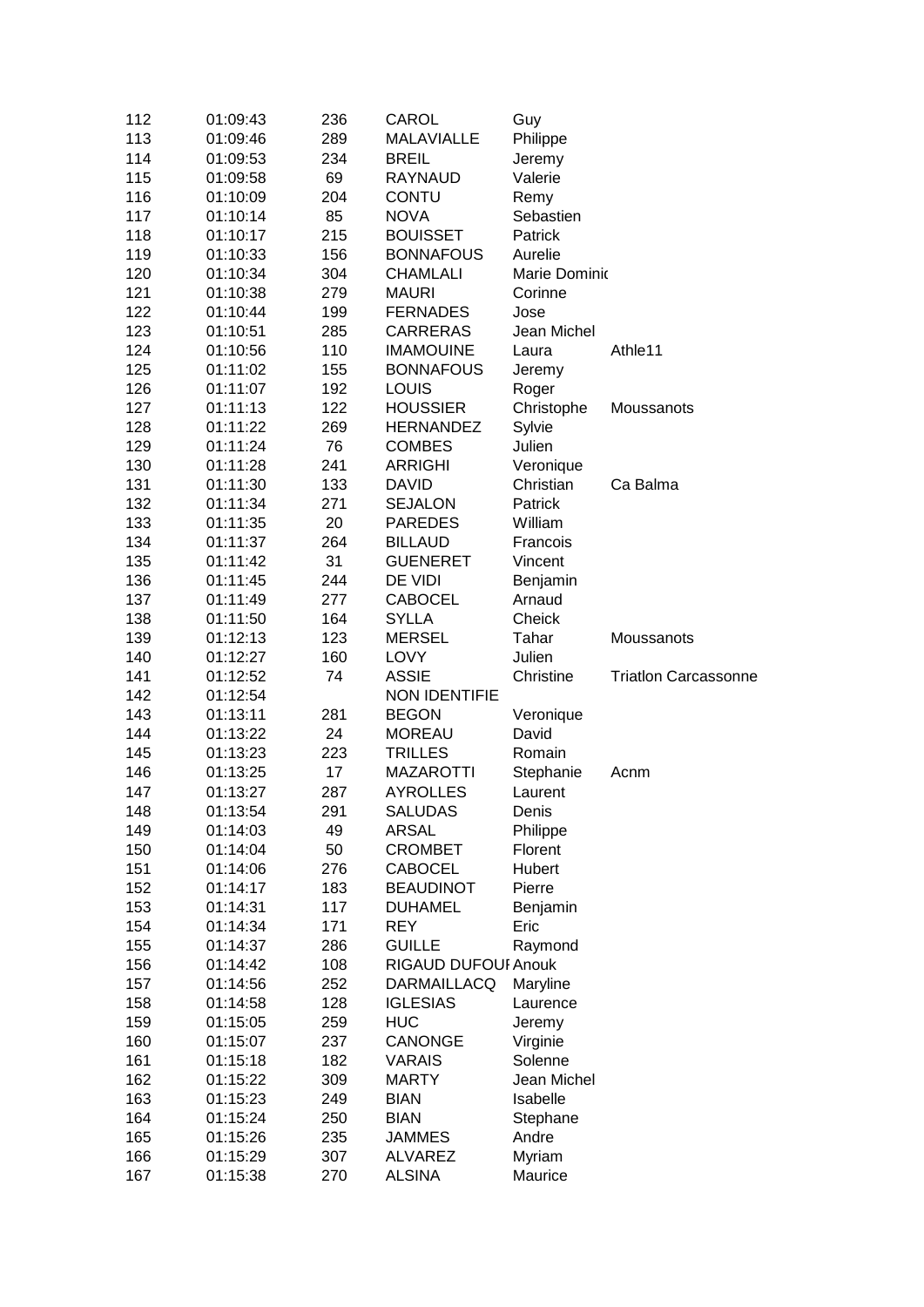| 168        | 01:15:40             | 219       | <b>TORRES</b>            | Sylvie            |                                 |
|------------|----------------------|-----------|--------------------------|-------------------|---------------------------------|
| 169        | 01:15:49             | 42        | <b>HERAIL</b>            | Jeremy            |                                 |
| 170        | 01:15:57             | 225       | <b>MENDEZ</b>            | Maria             |                                 |
| 171        | 01:16:06             | 53        | <b>BONET</b>             | Frédéric          |                                 |
| 172        | 01:16:43             | 294       | <b>CHOUVALOFF</b>        | Jordan            |                                 |
| 173        | 01:16:44             | 189       | <b>BALCOU</b>            | Emmanuel          |                                 |
| 174        | 01:16:54             | 109       | <b>CORONAS</b>           | Jean Paul         |                                 |
| 175        | 01:16:59             | 86        | <b>GARCES</b>            | Fany              |                                 |
| 176        | 01:17:00             | 90        | <b>POIRETTE</b>          | Franck            |                                 |
| 177        | 01:17:00             | 272       | <b>FANTIN</b>            | Sabrina           |                                 |
| 178        | 01:17:03             | 47        | <b>GUILLAUMIN</b>        | Valerie           |                                 |
| 179        | 01:17:14             | 262       | <b>FERNANDEZ</b>         | Jean              |                                 |
| 180        | 01:17:20             | 174       | <b>DAURIAC</b>           | Philippe          |                                 |
| 181        | 01:17:27             | 202       | <b>ROYELA</b>            | Jacques           |                                 |
| 182        | 01:17:31             | 101       | <b>HUGUES</b>            | Nicolas           |                                 |
| 183        | 01:17:34             | 290       | <b>REYNAL</b>            | Jean Louis        |                                 |
| 184        | 01:17:38             | 100       | <b>PAJOT</b>             | Anais             |                                 |
| 185        | 01:17:49             | 92        | <b>SALMON</b>            | Frederic          |                                 |
| 186        | 01:17:56             |           | <b>NON IDENTIFIE</b>     |                   |                                 |
| 187        | 01:17:59             | 297       | <b>MIJANA</b>            | Philippe          |                                 |
| 188        | 01:18:01             | 48        | <b>MOREAU</b>            | Dominique         |                                 |
| 189        | 01:18:08             | 306       | <b>HAY</b>               | Fabien            |                                 |
| 190        | 01:18:13             | 37        | <b>LAFONT</b>            | Martine           |                                 |
| 191        | 01:18:35             | 97        | DE CARVALHO              | Georges           |                                 |
| 192        | 01:18:42             | 5         | GIL                      | Olivier           | Cuisine11                       |
| 193        | 01:18:44             | 6         | <b>MARTIN</b>            | Caroline          | Cuisine11                       |
| 194        | 01:18:48             | 111       | <b>GOMIS</b>             | Awa               | Athle11                         |
| 195        | 01:18:50             | 119       | <b>GIMENEZ</b>           | Claude            | <b>Gruissan Sport Evenement</b> |
|            |                      |           |                          |                   |                                 |
|            |                      |           |                          |                   |                                 |
| 196        | 01:18:56             | 84        | <b>VEISSIERE</b>         | Emilie            |                                 |
| 197        | 01:19:01             | 173       | <b>MAFFRE</b>            | Xavier            |                                 |
| 198        | 01:19:10             | 201       | <b>LOPEZ</b>             | <b>Benoit</b>     |                                 |
| 199        | 01:19:16             | 224       | <b>BOSC</b>              | Jacques           |                                 |
| 200        | 01:19:28             | 33        | <b>MALLEVIALLE</b>       | Arnaud            |                                 |
| 201        | 01:19:32             | 71        | <b>KNORST</b>            | Henri             |                                 |
| 202        | 01:19:38             | 258       | <b>ALDEBERT</b>          | Anne              |                                 |
| 203        | 01:19:44             | 149       | <b>BELOT</b>             | Guillaume         |                                 |
| 204        | 01:19:45             | 150       | VIRILLI                  | Anais             |                                 |
| 205        | 01:19:59             | 121       | <b>COMBES</b>            | Sandra            |                                 |
| 206        | 01:20:00             | 134       | <b>CUELLAR</b>           | Nathalie          |                                 |
| 207        | 01:20:04             | 14        | <b>PAQUET</b>            | Samuel            |                                 |
| 208        | 01:20:08             | 167       | <b>DELQUIER</b>          | Loic              |                                 |
| 209        | 01:20:30             | 57        | <b>COURRIEU</b>          | Nathalie          |                                 |
| 210        | 01:20:34             | 105       | <b>BRONDEAU</b>          | Veronique         |                                 |
| 211        | 01:20:37             | 73        | <b>VILLE</b>             | <b>Bruno</b>      |                                 |
| 212        | 01:20:44             | 52        | <b>VILLE</b>             | Peggy             |                                 |
| 213        | 01:20:51             | 144       | <b>BOUCARI</b>           | Maddy             |                                 |
| 214        | 01:20:51             | 185       | <b>AUSSAGUEL</b>         | Julie             |                                 |
| 215        | 01:20:52             | 187       | CARDACE<br><b>ESTEVE</b> | Thomas<br>Patrick |                                 |
| 216<br>217 | 01:20:58<br>01:21:34 | 310       | DE CARVALHO              | Celia             |                                 |
| 218        | 01:21:42             | 96<br>152 | <b>CAMY</b>              | Eva               |                                 |
|            |                      | 127       | <b>DUMONT</b>            | Eric              | Acfc                            |
| 219<br>220 | 01:21:44<br>01:22:01 | 298       | <b>ATIENA</b>            |                   |                                 |
| 221        | 01:22:03             | 300       | <b>BONNET</b>            | Sylvie<br>Aude    |                                 |
| 222        | 01:22:12             | 292       | CARVAL                   | Ronan             |                                 |
| 223        | 01:22:25             | 44        | <b>SAINT CRY</b>         | <b>Nelly</b>      |                                 |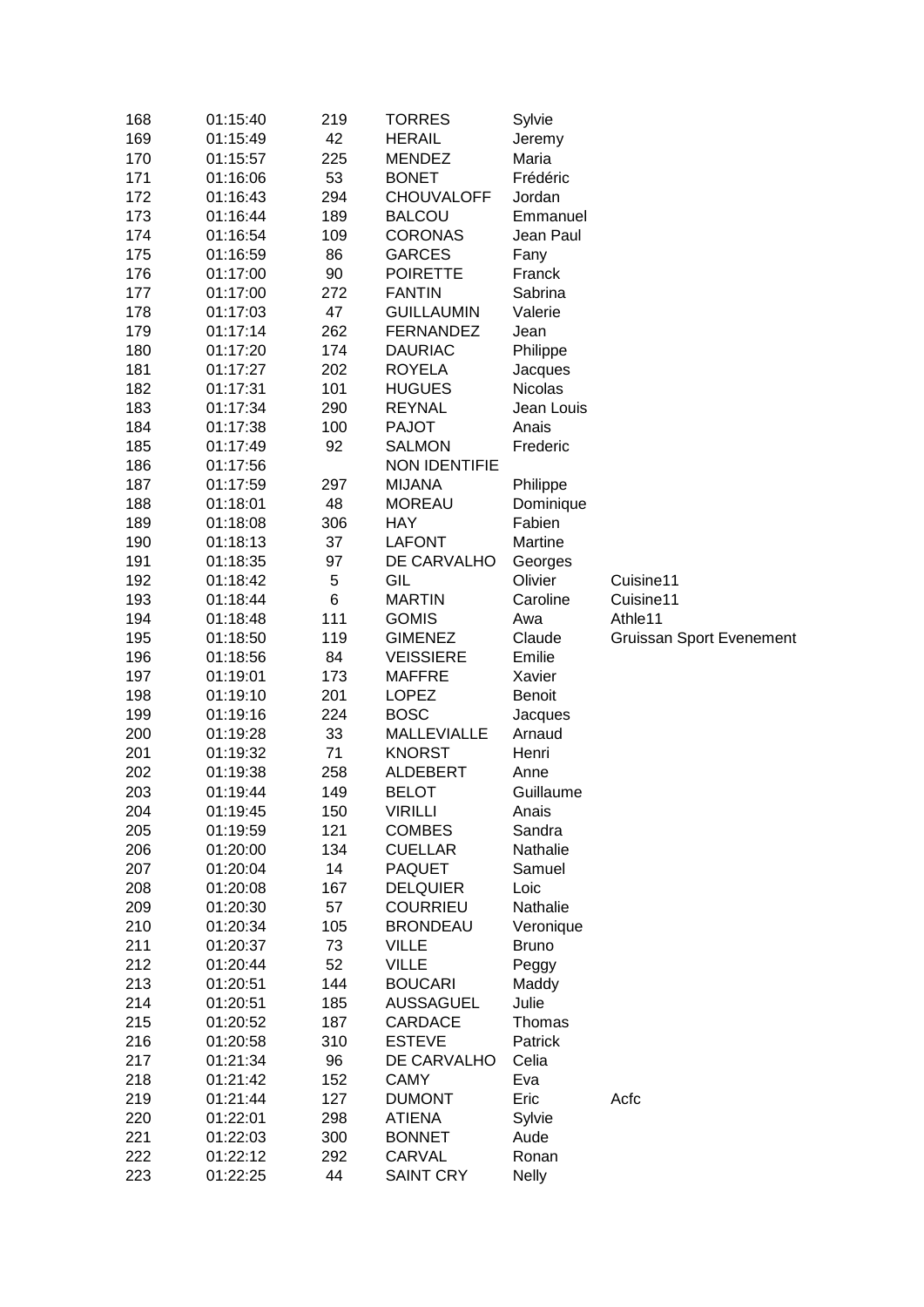| 224 | 01:22:46 | 274            | <b>FIOROTTO</b>                 | Jacqueline     |                           |
|-----|----------|----------------|---------------------------------|----------------|---------------------------|
| 225 | 01:22:54 | 283            | <b>LIBERGE</b>                  | Sophie         |                           |
| 226 | 01:23:00 | 282            | <b>LOUBES</b>                   | Gerard         |                           |
| 227 | 01:23:05 | 288            | <b>SAPONE</b>                   | Damien         |                           |
| 228 | 01:23:09 | 55             | <b>TRESPAILLE</b>               | Jean Michel    |                           |
| 229 | 01:23:12 | $\overline{7}$ | <b>TRILLES</b>                  | Romain         |                           |
| 230 | 01:23:47 | 216            | VIDAL                           | Frederic       |                           |
| 231 | 01:23:52 | 87             | <b>BLAISE</b>                   | Myriam         |                           |
| 232 | 01:23:55 | 54             | GALLARDO                        | Jean Luc       |                           |
| 233 | 01:23:57 | 4              | <b>CABIROL</b>                  | Corinne        | <b>Portet Atle</b>        |
| 234 | 01:24:14 | 253            | <b>HUC</b>                      | Nathalie       |                           |
| 235 | 01:24:33 | 246            | <b>LIMOUZI</b>                  | Marie Claire   |                           |
| 236 | 01:24:49 | 135            | <b>GRATET</b>                   | Marie Claude   |                           |
| 237 | 01:25:02 | 137            | <b>LAGRIFFOL</b>                | Olivier        |                           |
| 238 | 01:25:04 | 72             | <b>KORST</b>                    | Carole         |                           |
| 239 | 01:25:05 | 142            | ZAPPE                           | Roland         |                           |
| 240 | 01:25:06 | 25             | <b>BELOT</b>                    | Xavier         |                           |
| 241 | 01:25:25 | 64             | <b>BONET</b>                    | Vanessa        |                           |
| 242 | 01:25:51 | 15             | <b>PUYAL</b>                    | Charles        |                           |
| 243 | 01:25:53 | 178            | <b>FOUGERES</b>                 | Alexandre      |                           |
| 244 | 01:26:24 | 308            | AYERBE                          | Joel           |                           |
| 245 | 01:26:53 | 115            | <b>CAVAILHES</b>                | Virginie       |                           |
| 246 | 01:27:05 | 172            | <b>REY</b>                      | Gwen           | <b>Sfr Running</b>        |
| 247 | 01:27:31 | 145            | <b>VIALAN</b>                   | Virginie       |                           |
| 248 | 01:27:39 | 129            | <b>LEMETAYLER</b>               | Marielle       |                           |
| 249 | 01:28:15 | 318            | <b>NON IDENTIFIE</b>            |                |                           |
| 250 | 01:28:16 | 99             | <b>ANDRIVET</b>                 | <b>Barbara</b> |                           |
| 251 | 01:28:17 | 98             | SOULOUMIAC                      | Laurent        |                           |
| 252 | 01:28:19 | 229            | <b>COTTET EMARD Jean Pierre</b> |                |                           |
| 253 | 01:28:43 | 305            | <b>OUSTRY</b>                   | Stephanie      |                           |
| 254 | 01:28:53 | 45             | <b>BERLOU</b>                   | Florence       |                           |
| 255 | 01:29:16 | 268            | <b>THUILIE</b>                  | Aurore         |                           |
| 256 | 01:29:43 | 13             | <b>LEGER</b>                    | Pascale        |                           |
| 257 | 01:29:45 | 193            | <b>PIEDRA</b>                   | Patrick        |                           |
| 258 | 01:29:52 | 93             | <b>GILS</b>                     | Sarah          |                           |
| 259 | 01:29:57 | 51             | <b>FABRE</b>                    | Christelle     |                           |
| 260 | 01:29:58 | 27             | VARONA                          | Mylene         |                           |
| 261 | 01:30:23 | 146            | LEBASTARD                       | Marie Pierre   |                           |
| 262 | 01:30:50 | 261            | <b>KOSOWSKI</b>                 | Carine         |                           |
| 263 | 01:31:52 | 70             | <b>AVERSENG</b>                 | Monique        | <b>Courir Fonsegrives</b> |
| 264 | 01:32:46 | 245            | <b>SILVESTRE</b>                | Jean Louis     |                           |
| 265 | 01:32:54 | 302            | <b>PICOU</b>                    | David          |                           |
| 266 | 01:33:00 | 22             | LALLEMENT                       | Frederic       |                           |
| 267 | 01:34:16 | 301            | <b>LEMIRE</b>                   | Sebastien      |                           |
|     |          | 82             | <b>PACOU</b>                    | Celine         |                           |
| 268 | 01:35:31 | 221            |                                 |                |                           |
| 269 | 01:35:33 |                | <b>PELISSIER</b>                | Qylvie         |                           |
| 270 | 01:35:34 | 196            | <b>BOUISSOU</b>                 | Maryse         |                           |
| 271 | 01:35:53 | 120            | <b>SUQUET</b>                   | Georges        | Grui                      |
| 272 | 01:36:09 | 103            | <b>ROBERT</b>                   | Camille        |                           |
| 273 | 01:36:13 | 138            | <b>NADALIN</b>                  | Jacqueline     | <b>Courir Fonsegrives</b> |
| 274 | 01:36:49 | 266            | CABOT                           | Sandrine       |                           |
| 275 | 01:36:50 | 12             | <b>VERBERKE</b>                 | Virginie       |                           |
| 276 | 01:37:24 | 1              | <b>ALBERNHE</b>                 | Helene         | <b>Courir Fonsegrives</b> |
| 277 | 01:37:37 | 60             | AIME                            | Marie Claire   |                           |
| 278 | 01:37:38 | 61             | <b>PLANES</b>                   | Frederic       |                           |
| 279 | 01:37:44 | $\overline{2}$ | <b>DENSA</b>                    | Valerie        | <b>Traileurs Doc</b>      |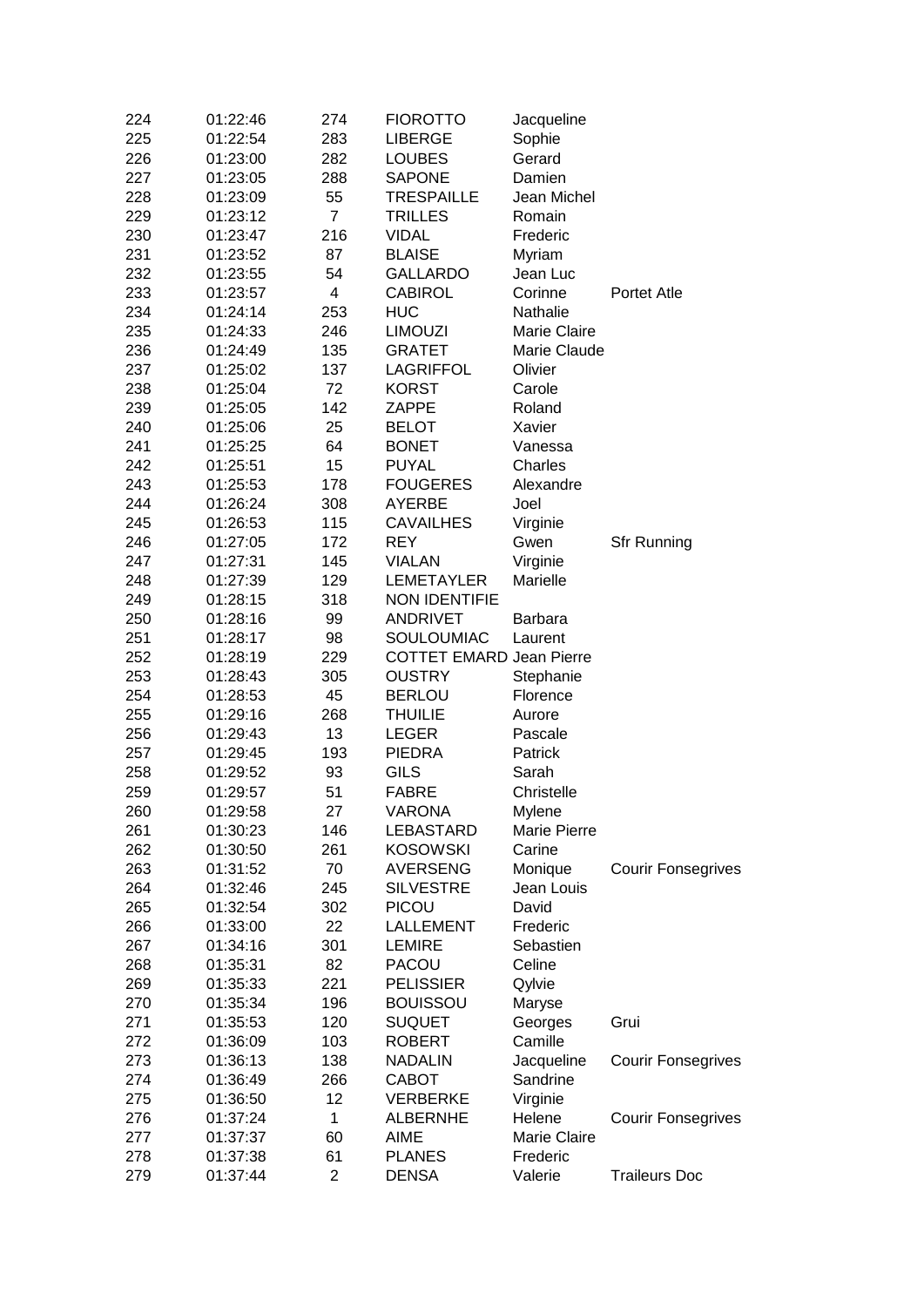| 01:38:30 | 66  | <b>KAUFFMANN</b> | Natahalie      |                             |
|----------|-----|------------------|----------------|-----------------------------|
| 01:38:44 | 218 | <b>ESGALHADO</b> | Marie France   |                             |
| 01:38:46 | 217 | POL              | Pierre         |                             |
| 01:40:20 | 29  | <b>CASSIER</b>   | Chantal        | Portet Atle                 |
| 01:42:30 | 159 | <b>BELMUDES</b>  | Xaviere        |                             |
| 01:43:23 | 46  | <b>GAUZIEUX</b>  | Cathy          | Ecla Albi                   |
| 01:45:10 | 75  | <b>MERCADIE</b>  | Cathy          | <b>Fleury Med Triathlon</b> |
| 01:48:58 | 107 | <b>CABANNES</b>  | Myriam         |                             |
| 01:54:29 | 176 | <b>PIERRE</b>    | <b>Patrick</b> |                             |
| 01:54:30 | 177 | <b>POINAS</b>    | Juju           |                             |
| 01:54:31 | 77  | <b>SUILHARD</b>  | Marina         | Spiridon Club Pays Dolmes   |
|          |     |                  |                |                             |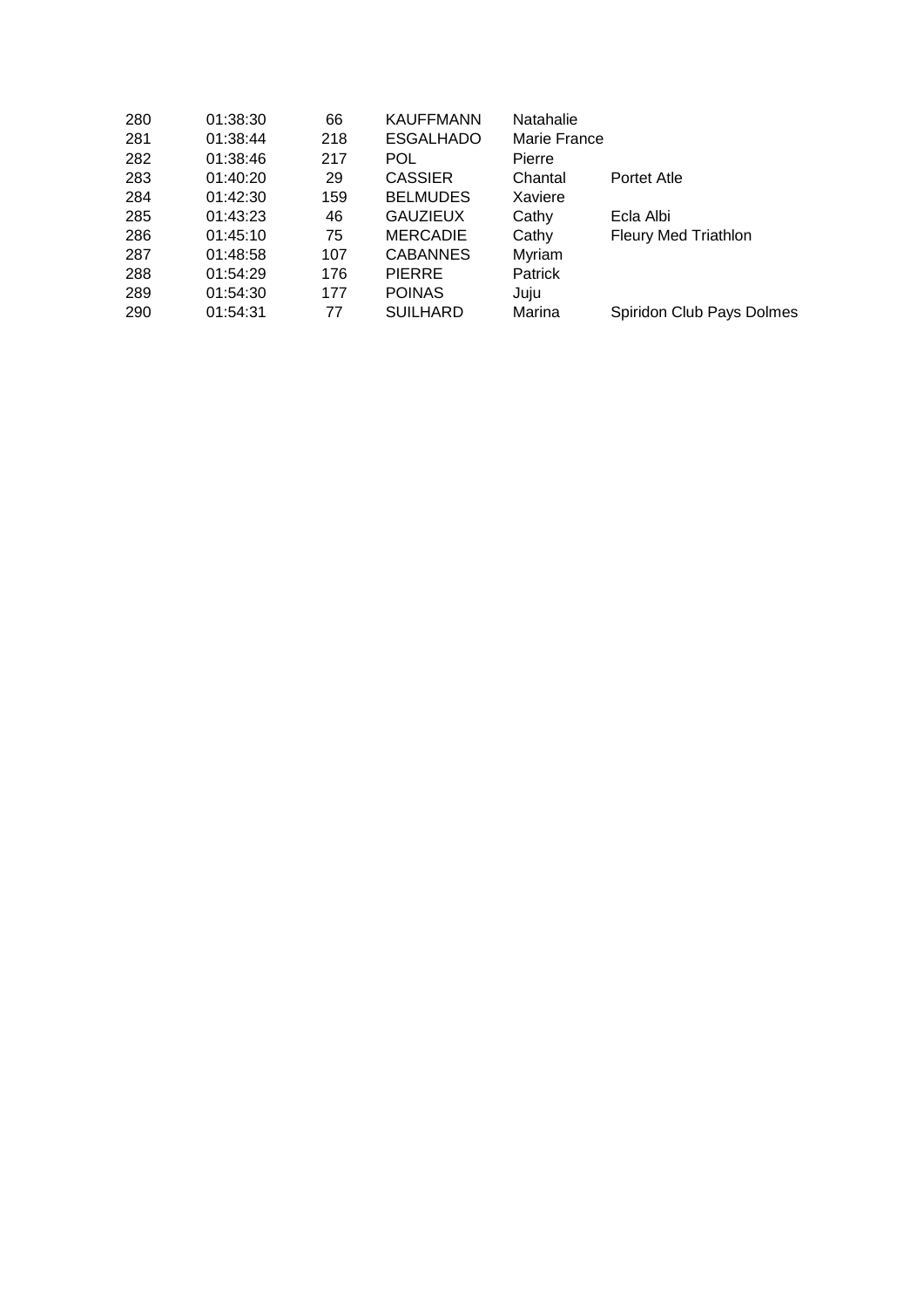| Cat.             | Class.<br>cat.                             |
|------------------|--------------------------------------------|
| V1H              | 1                                          |
| SEH              | 1                                          |
| V1H              | $\overline{\mathbf{c}}$                    |
| V <sub>3</sub> H | $\frac{1}{2}$                              |
| SEH              |                                            |
| V1H              | $\begin{array}{c} 3 \\ 3 \\ 4 \end{array}$ |
| SEH<br>SEH       |                                            |
| SEH              | 5                                          |
| V1H              | 4                                          |
| SEH              | 6                                          |
| V1H              | 5                                          |
| SEH              | $\overline{7}$                             |
| JUG              | 1                                          |
| SEH              | 8                                          |
| V <sub>1</sub> H | 6                                          |
| V1H              | 7                                          |
| V1H              | 8                                          |
| <b>SEF</b>       | 1                                          |
| ESH              | 1                                          |
| V1H              | 9                                          |
| SEH<br>V1H       | 9                                          |
| SEH              | 10<br>10                                   |
| SEH              | 11                                         |
| SEH              | 12                                         |
| V2H              | 1                                          |
| SEH              | 13                                         |
| SEH              | 14                                         |
| V1H              | 11                                         |
| SEH              | 15                                         |
| ESH              | $\overline{c}$                             |
| V2H              | $\overline{c}$                             |
| SEH              | 16                                         |
| V2H              | 3                                          |
| V2H<br>SEH       | 4                                          |
| V1H              | 17<br>12                                   |
| V2H              | 5                                          |
| SEH              | 18                                         |
| -<br>SEH         | 19                                         |
| V1H              | 13                                         |
| V2H              | 6                                          |
| V2H              | 7                                          |
| V2H              | 8                                          |
| V1H              | 14                                         |
| SEH              | 20                                         |
| V <sub>1</sub> F | 1                                          |
| SEH              | 21                                         |
| SEH<br>SEH       | 22<br>23                                   |
| V1H              | 15                                         |
| V2H              | 9                                          |
| CAG              | $\overline{\mathbf{1}}$                    |
| V <sub>3</sub> H | $\overline{2}$                             |
|                  |                                            |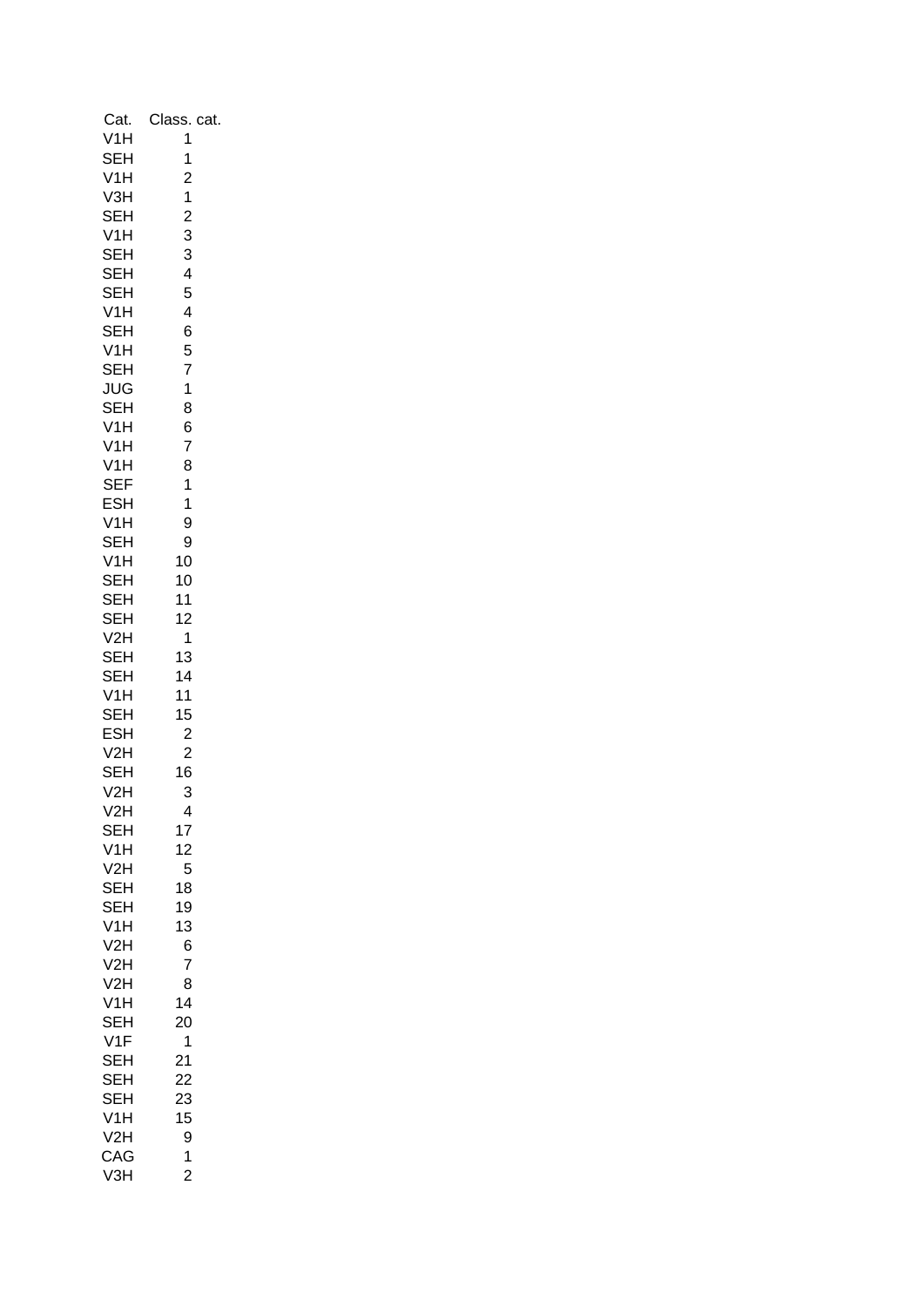| V3H                                | 3              |
|------------------------------------|----------------|
| V1F                                | $\overline{c}$ |
| V1H                                | 16             |
| V1H                                | 17             |
| <b>SEF</b>                         | $\overline{c}$ |
| SEH                                | 24             |
| V3H                                | 4              |
| V1H                                | 18             |
| CAG                                | $\overline{c}$ |
| <b>SEF</b>                         | 3              |
| V1H                                | 19             |
|                                    |                |
| V1H                                | 20             |
| V1H                                | 21             |
| V1H                                | 22             |
| V <sub>3</sub> H                   | 5              |
| - - - -<br>SEH<br>SEH<br>- - - - - | 25             |
|                                    | 23             |
|                                    | 26             |
| V1H                                | 24             |
| V1H                                | 25             |
| JUF                                | 1              |
| SEH                                | 27             |
| V <sub>1</sub> H                   | 26             |
| V4H                                | 1              |
| SEH                                | 28             |
| V1H                                | 27             |
| V2H                                | 10             |
| SEH                                | 29             |
|                                    |                |
| <b>SEF</b>                         | 4              |
| JUG                                | $\overline{c}$ |
| V1H                                | 28             |
|                                    | 30             |
| v :::<br>SEH<br>V1H<br>V1H         | 29             |
|                                    | 30             |
| SEF                                | 5              |
| V1F                                | 3              |
| V2H                                | $11$           |
| SEH                                | 31             |
| V1H                                | 31             |
| V1H                                | 32             |
| V1H                                | 33             |
| SEH                                | 32             |
| JUG                                | 3              |
| V2H                                | 12             |
| V1H                                | 34             |
| V2H                                | 13             |
| V1H                                | 35             |
| <b>SEH</b>                         | 33             |
| <b>SEF</b>                         | 6              |
|                                    |                |
| V1H<br>V1H                         | 36             |
|                                    | 37             |
| V1H                                | 38             |
| V1H                                | 39             |
| V <sub>1</sub> H                   | 40             |
| V2H                                | 14             |
| V1F                                | 4              |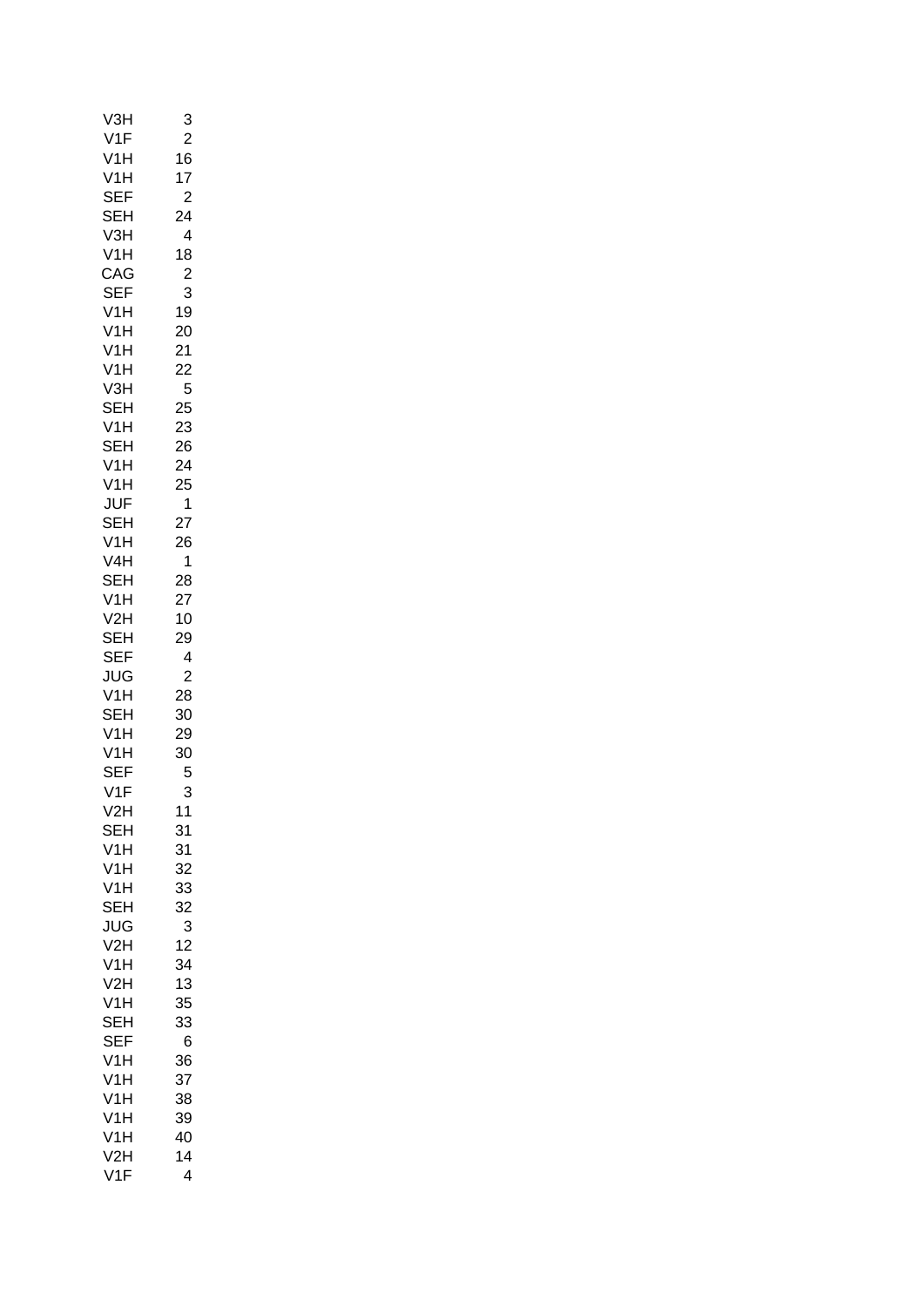| V3H                     | 6        |
|-------------------------|----------|
| V2H                     | 15       |
| SEH<br>V1F              | 34<br>5  |
| V <sub>1</sub> H        | 41       |
| SEH                     | 35       |
| V <sub>3</sub> H        | 7        |
| <b>SEF</b>              | 7        |
| V1F                     | 6        |
| V1F                     | 7        |
| V3H<br>SEH              | 8        |
| <b>SEF</b>              | 36<br>8  |
| <b>SEH</b>              | 37       |
| V1H                     | 42       |
| V1H                     | 43       |
| V1F                     | 8        |
| SEH                     | 38       |
| <b>SEF</b>              | 9        |
| V3H<br>V <sub>1</sub> H | 9<br>44  |
| SEH                     | 39       |
| V2H                     | 16       |
| SEH                     | 40       |
| SEH                     | 41       |
| SEH                     | 42       |
| SEH                     | 43       |
| V2H                     | 17<br>44 |
| SEH<br>V1F              | 9        |
|                         |          |
| V1F                     | 10       |
| V1H<br>SEH              | 46<br>45 |
| V1F                     | 11       |
| V1H                     | 47       |
| V <sub>3</sub> H        | 10       |
| SEH                     | 46       |
| SEH                     | 47       |
| V2H                     | 18       |
| V3H<br>ESH              | 11<br>3  |
| V1H                     | 48       |
| V2H                     | 19       |
| V <sub>1</sub> F        | 12       |
| <b>SEF</b>              | 10       |
| V1F                     | 13       |
| SEH<br><b>SEF</b>       | 48       |
| <b>SEF</b>              | 11<br>12 |
| V1H                     | 49       |
| V1F                     | 14       |
| V1H                     | 50       |
| V2H                     | 20       |
| V1F                     | 15       |
| V2H                     | 21       |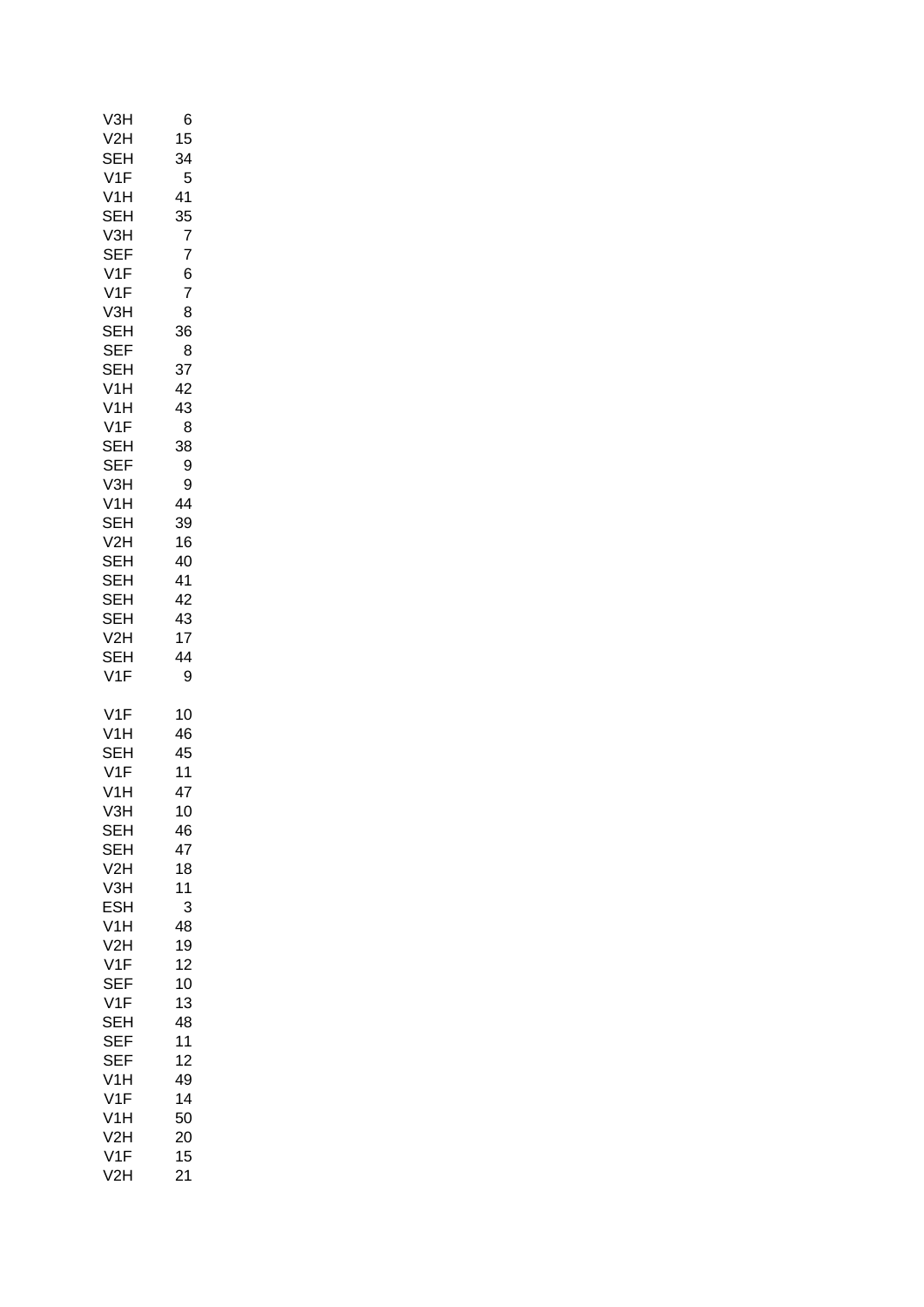| V2F<br><b>SEH</b><br>V1F<br><b>SEH</b>               | 1<br>49<br>16                          |
|------------------------------------------------------|----------------------------------------|
| CAG<br>SEH<br>V1H<br><b>SEF</b><br>V1H<br><b>SEN</b> | 3<br>50<br>52<br>13<br>53              |
| V1F                                                  | 17                                     |
| V <sub>1</sub> H                                     | 54                                     |
| V <sub>1</sub> H                                     | 55                                     |
| V3H                                                  | 12                                     |
| <b>SEH</b>                                           | 51                                     |
| V3H                                                  | 13                                     |
| <b>SEF</b>                                           | 14                                     |
| V2H                                                  | 22                                     |
| V2H                                                  | 23                                     |
| V2H                                                  | 24                                     |
| V1H                                                  | 57                                     |
| V2F                                                  | $\overline{c}$                         |
| SEH                                                  | 52                                     |
| V1H                                                  | 58                                     |
| V1F                                                  | 18                                     |
| <b>SEF</b>                                           | 15                                     |
| V2H                                                  | 25                                     |
| <b>SEF</b>                                           | 16                                     |
| SEH                                                  | 53                                     |
| V <sub>1</sub> H                                     | 59                                     |
| V <sub>1</sub> H                                     | 60                                     |
| V <sub>1</sub> H                                     | 61                                     |
| V2H                                                  | 26                                     |
| <b>SEF</b><br>SEH<br><b>SEF</b><br>V1F<br>V1F<br>V1H | 17<br>54<br>18<br>19<br>20<br>62<br>55 |
| SEH<br>V1F<br>V1F<br>V1H<br>SEF<br>V1F<br><b>SEF</b> | 21<br>22<br>63<br>19<br>23<br>20       |
| ESH                                                  | 4                                      |
| V2H                                                  | 27                                     |
| V1F                                                  | 24                                     |
| SEF                                                  | 21                                     |
| V1H                                                  | 64                                     |
| V1F                                                  | 25                                     |
| SEF                                                  | 22                                     |
| SEH                                                  | 56                                     |
| V1F                                                  | 26                                     |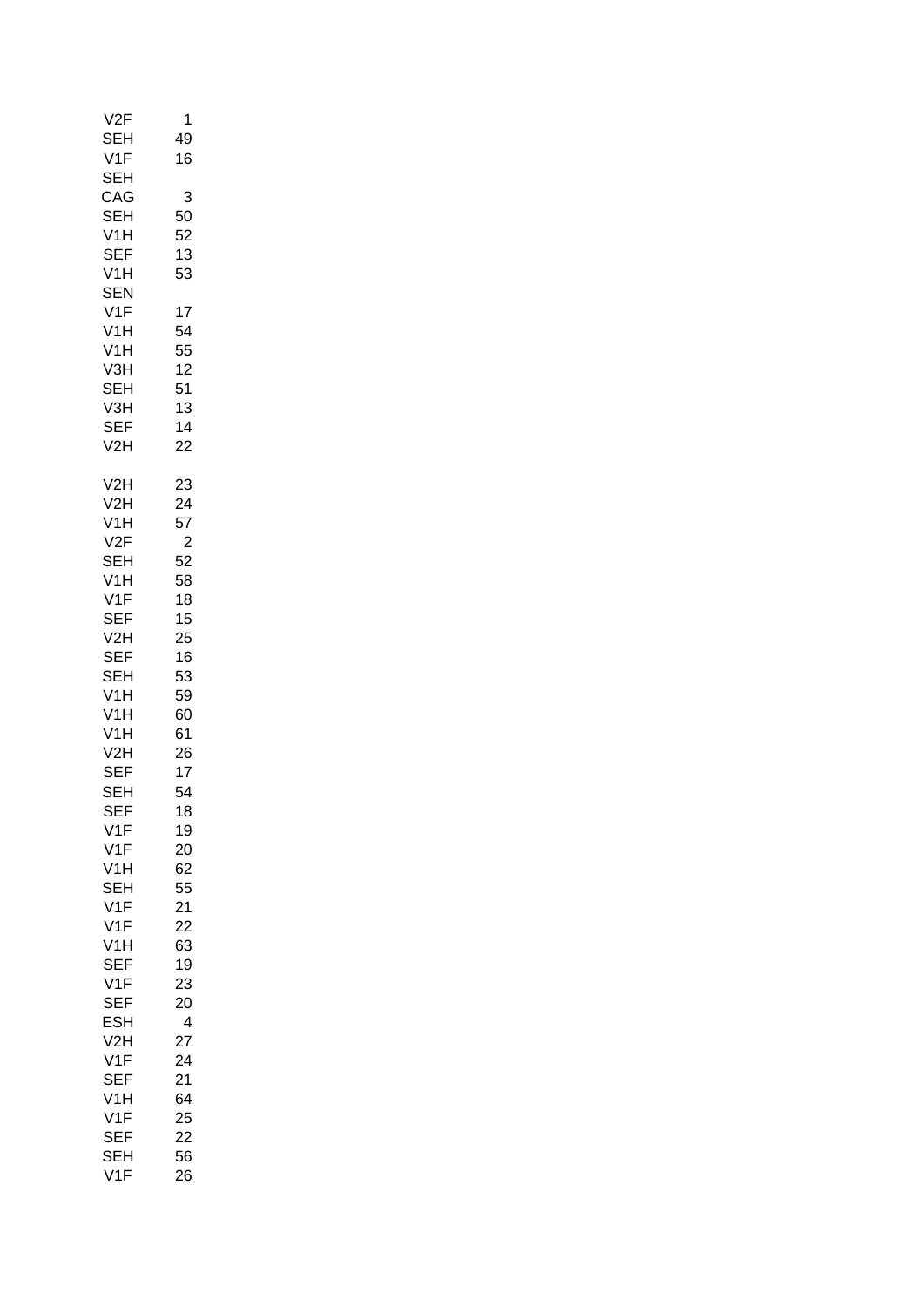| V2F               | 3               |
|-------------------|-----------------|
| SEF               | 23              |
| V3H               | 14              |
| SEH               | 57              |
| V2H               | 28              |
| SEH               | 58              |
| V <sub>1</sub> H  | 65              |
| V1F               | 27              |
|                   |                 |
| V2H               | 29              |
| V1F               | 28              |
| V2F               | 4               |
| V3F               | 1               |
| V1F               | 29              |
| SEH               | 59              |
| V1F               | 30              |
| V2H               | 30              |
| SEH               | 60              |
| -<br>SEF          | 24              |
| V2H<br>SEH        | 31              |
|                   | 61              |
| V1H               | 66              |
| SEF               | 25              |
| V1F               | 31              |
| V1F               | 32              |
| V1F               |                 |
|                   | 33              |
| V1H               | 67              |
| <b>SEF</b>        | 26              |
| V1H               | 68              |
| V4H               | $\overline{c}$  |
| V1F               | 34              |
| V1F<br>SEF<br>V1F | 35              |
|                   | 27              |
|                   | 36              |
| V1H               | 69              |
| SEF               | 28              |
| SEF<br>SEF<br>SEF | 29              |
|                   | 30 <sup>2</sup> |
| V1F               | 37              |
| SEH               | 62              |
| V2F               | 5               |
| V3H               | 15              |
| SEH               | 63              |
| V1H               | 70              |
|                   |                 |
| V1H               | 71              |
| <b>SEF</b>        | 31              |
| V2F               | 6               |
| V2F               | 7               |
| V4H               | 3               |
| ESF               | 1               |
| V3F               | $\overline{c}$  |
|                   | 64              |
| SEH<br>V1F        | 38              |
| V3F               | 3               |
| V2F               | 8               |
| V2H               | 32              |
| V3F               | 4               |